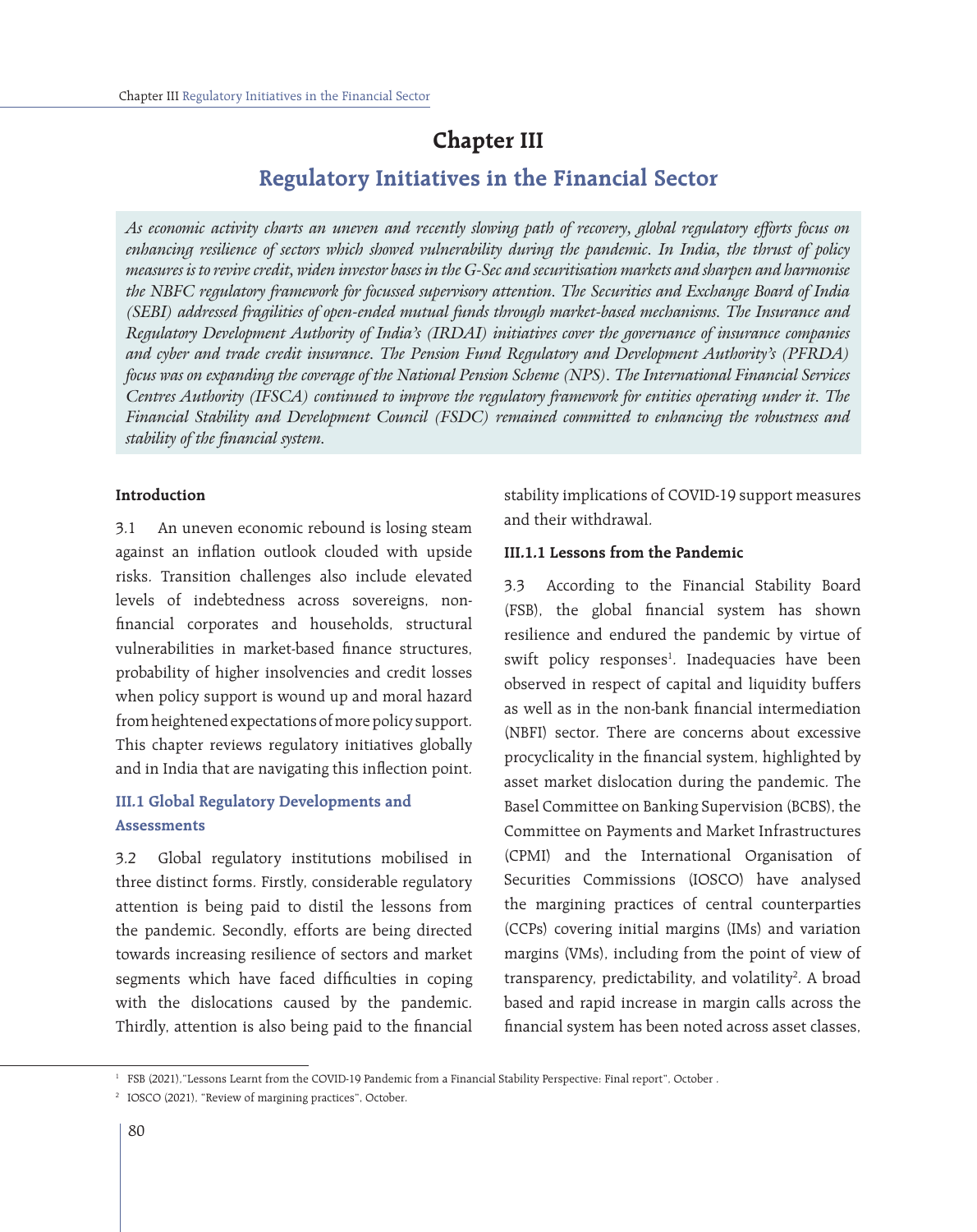particularly with regard to CCPs while margining requirements for non-centrally cleared derivatives remained stable during the period. The FSB is taking forward a comprehensive work programme to improve functionality of international financial standards, reduce vulnerability and pro-cyclicality to safeguard global financial stability and support an equitable recovery from the pandemic.

3.4 Central counterparties are highly interconnected with financial institutions and markets and, therefore, too important to fail. The increased volumes of trades being cleared through CCPs and their increasing global connectivity highlight the need for prudent management. In this regard, the size and composition of CCP liquidity buffers and the payment obligations of the CCP, if a clearing member defaults, is a pointer to the CCPs' own estimate of the probability of such dislocation and the markets available to CCPs to meet their payment obligations.

3.5 The public disclosure templates put together by the CPMI and the IOSCO require CCPs to report the size and make-up of their qualifying liquid resources on a quarterly basis. It defines eight sources of liquidity for CCPs: central bank cash; secured cash at commercial banks; unsecured cash at commercial banks; secured credit lines; unsecured credit lines; highly marketable collateral; supplementary liquidity; and other resources. Aggregate liquidity buffers maintained by three large global CCPs {viz., the Chicago Mercantile Exchange (CME), Eurex Exchange and London Clearing House (LCH)} have declined after a sharp rise during the pandemic (Chart 3.1). Though the gross pool of liquidity buffers may *per se* not reflect procyclicality, an analysis of the composition of such buffers reflects a surge in the proportion of cash deposits at central banks. The aggregate proportion of cash deposits with commercial and central banks rose to 80 per cent of the liquidity pool at the expense of highly marketable collateral held in custody, the share of which in the total liquidity pool dropped from 46 per cent in Q4:2019 to 17 per cent in Q2:2021.

### **III.1.2 Systemic Resilience of Money Market Funds (MMFs)**

3.6 The March 2020 market turmoil exposed vulnerabilities in money market funds (MMFs). The FSB has explored policy proposals to enhance resilience of MMFs to help address systemic risks and minimise the need for future extraordinary central bank interventions to support the sector<sup>3</sup>. The range of policy options to address MMF vulnerabilities include swing pricing imposed on redeeming fund investors; capital buffers to absorb credit losses; mechanisms to address regulatory thresholds that may give rise to cliff effects; and limits on eligible assets and additional liquidity requirements to reduce liquidity transformation.





**Source:** IOSCO and CPMI.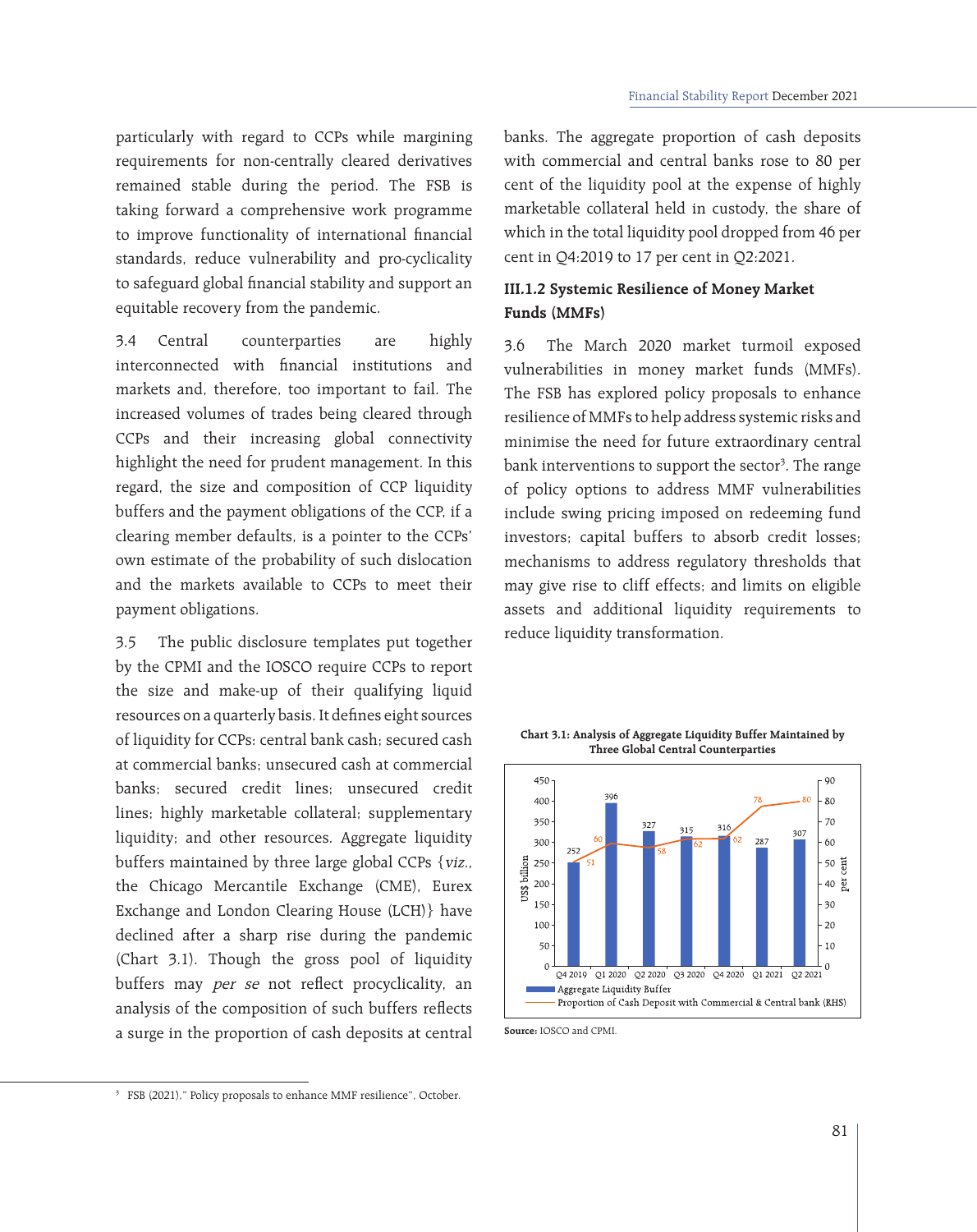### **III.1.3 Pandemic Measures: Financial Stability Implications**

3.7 The European Systemic Risk Board (ESRB) has noted the significant rise in gross European bank debt, partly due to guaranteed loans that have eased liquidity risks and reduced firm defaults and provisioning4 . However, if loans with public guarantees mature and are renewed without public guarantee, risk weights will increase, and the level of provisioning might turn out to be lower than required.

## **III.1.4 Other International Regulatory Developments**

#### **A. Banks**

3.8 The FSB has offered suggestions to harmonise cyber incident reporting<sup>5</sup> to obviate (a) fragmentation across sectors and jurisdictions; (b) diversity in methodologies to measure its severity; and (c) variation in timeframes for reporting incidents and use of incident information. Greater convergence in reporting can be achieved by developing global best practices, identifying and understanding the difficulties in sharing common types of information across jurisdictions, and developing a taxonomy for cyber incident reporting with a common definition for 'cyber incident'.

3.9 On the London Interbank Offered Rate (LIBOR) cessation, the FSB has emphasised the need for market participants to act urgently to ensure that they are fully prepared for transition by the end of this year, with certain key USD settings continuing until end-June 2023 to support the rundown of legacy contracts, executed before January 1, 2022<sup>6</sup>. Continued reliance of global financial markets on

LIBOR poses risks to global financial stability. The transition should be primarily to overnight risk-free rates (RFRs), the most robust benchmarks available, to avoid reintroducing the weaknesses of LIBOR. The FSB also underlines the need for potential alternative rates to reflect credible underlying markets underpinned by a sufficient volume of transactions.

#### **B. Asset Markets**

3.10 In the context of the growing role and influence of environmental, social and governance (ESG) ratings and data products providers in the financial markets responding to increased investor sensitivity to the potential financial risks posed by climate change and other ESG considerations, the IOSCO has recommended that regulators focus more attention on the use of ESG ratings and data products and the activities of the providers of such products and services<sup>7</sup>. It also recommends that the rating and data product providers should consider factors related to issuing high quality ratings and data products, including publicly disclosed data sources, defined methodologies, management of conflicts of interest, high levels of transparency and the handling of confidential information. Users of ESG ratings and data products could consider conducting due diligence on their usage in their internal processes. It also recommends improving information gathering processes, disclosures and communication between providers and entities subject to assessment.

3.11 The IOSCO has provided guidance to support its members in regulating and supervising the use of artificial intelligence (AI) and machine learning (ML) by market intermediaries and asset managers, in

<sup>4</sup> ESRB (2021),"Monitoring the financial stability implications of COVID-19 support measures", February

<sup>5</sup> FSB (2021),"Cyber Incident Reporting: Existing Approaches and Next Steps for Broader Convergence", October.

<sup>6</sup> FSB (2021),"FSB Statement to Support Preparations for LIBOR Cessation", November.

<sup>7</sup> IOSCO (2021),"Environmental, Social and Governance (ESG) Ratings and Data Products Providers", July.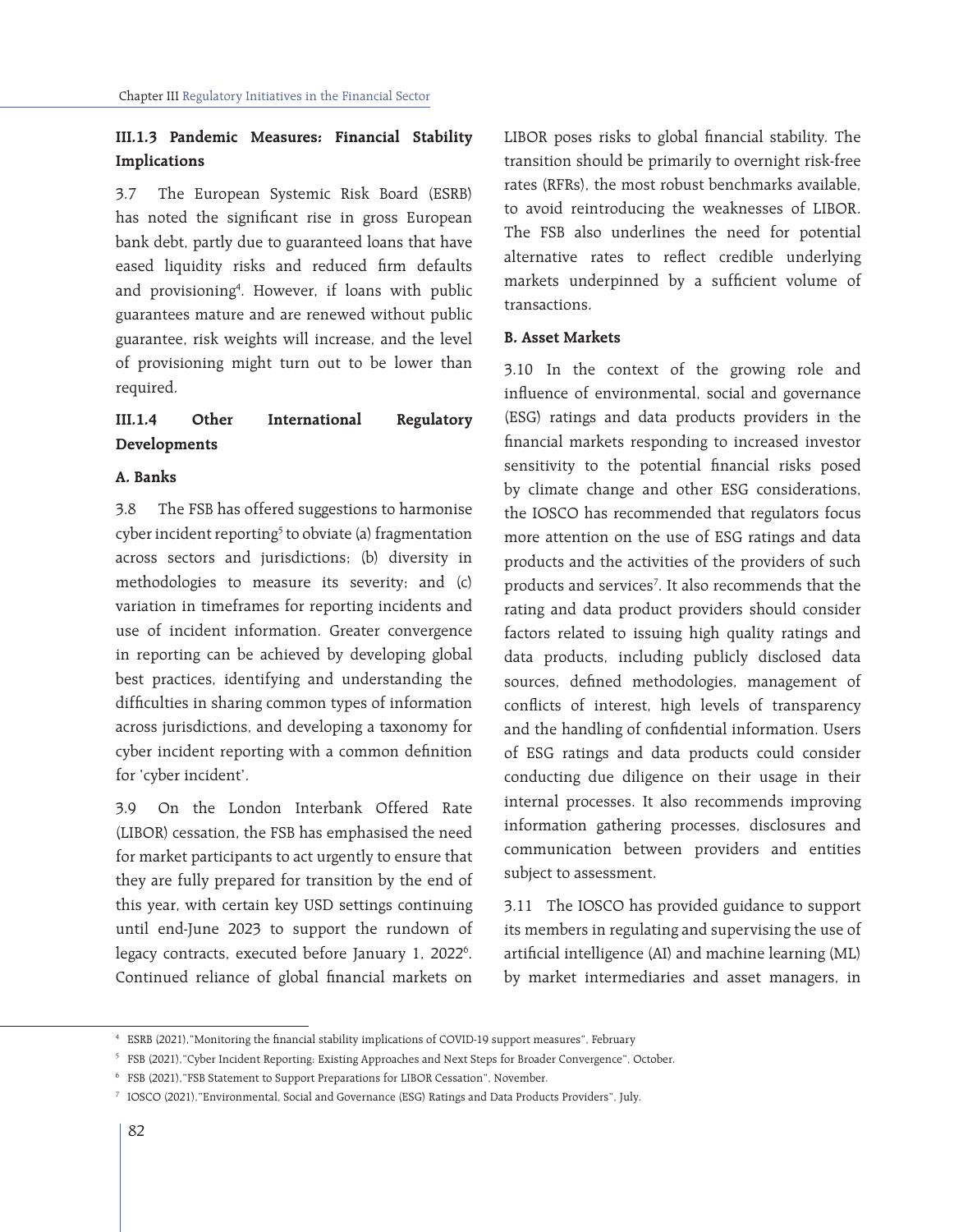view of its potential to create or amplify certain risks which can undermine financial market efficiency and consumer protection<sup>8</sup>. Regulators should a) consider stipulating that designated senior management should be made responsible for the oversight of AI and ML development, testing, deployment, monitoring and controls; (b) require firms to have adequate skills to develop the AI and ML as per needs and oversee controls; (c) stipulate oversight and monitoring of the performance of third party service providers; and (d) require firms to disclose meaningful information to customers around their use of AI and ML that impact client outcomes.

### **C. Crypto Currencies – Stablecoins**

3.12 The President's Working Group on Financial Markets (PWG) set up by the US Treasury<sup>9</sup> acknowledged the rise of market capitalisation of stablecoins and outlined recommendations to protect against prudential risks. Stablecoins are digital assets that are designed to maintain a stable value relative to a national currency or other reference assets. They are predominantly used in the United States to facilitate trading, lending and borrowing of other digital assets. The market capitalisation of stablecoins issued by the largest stablecoin issuers exceeded \$127 billion as of October 2021, a nearly 500 per cent increase over the preceding twelve months. The report states that if well-designed and appropriately regulated, stablecoins could support faster, more efficient, and more inclusive payments options. However, it raises concerns related to the potential for destabilising runs, disruptions in the payment system and concentration of economic power. It also highlights that stablecoins pose antimoney laundering (AML) / combating the financing

of terrorism (CFT) risks, thereby raising concerns for market integrity and investor protection. It has recommended legislative changes to address the gaps in the authority of regulators to reduce these risks.

### **D. Climate Risk**

3.13 The International Association of Insurance Supervisors (IAIS) analysed the impact of climate change on the asset side exposures of the insurance sector, based on data covering 75 per cent of the global insurance market<sup>10</sup>. It finds that more than 35 per cent of insurers' investment assets, including equities and corporate debt, loans and mortgages, sovereign bonds and real estate could be exposed to climate risks, with housing and energy-intensive sectors accounting for the major share. The recommendations for insurers include (a) incorporation of climate related risk in insurers' own risk and solvency assessment; (b) assessment of the impact of physical and transition risk on their investment portfolio and asset liability management; and (c) disclosure of material risks.

3.14 The Network for Greening the Financial System (NGFS) has highlighted that central banks and supervisors may increasingly be exposed to the risk of climate-related litigation involving substantial financial implications $11$ . Financial institutions may increasingly face claims relating to disclosures for green financial products and potentially breach-ofcontract claims relating to such products as well as breaches of fiduciary duties if, for instance, they decide to continue to finance polluting projects. Accordingly, supervisors need to ensure that their supervised entities adequately manage financial and operational risks resulting from potential climate-

<sup>8</sup> IOSCO (2021),"The use of artificial intelligence and machine learning by market intermediaries and asset managers (iosco.org)", September.

<sup>9</sup> US Treasury (2021), "Report on Stablecoins ", November.

<sup>&</sup>lt;sup>10</sup> IAIS (2021)," Study on the impact of climate change on insurers' investments", September.

<sup>&</sup>lt;sup>11</sup> NGFS (2021), "Climate-related litigation: Raising awareness about a growing source of risk", November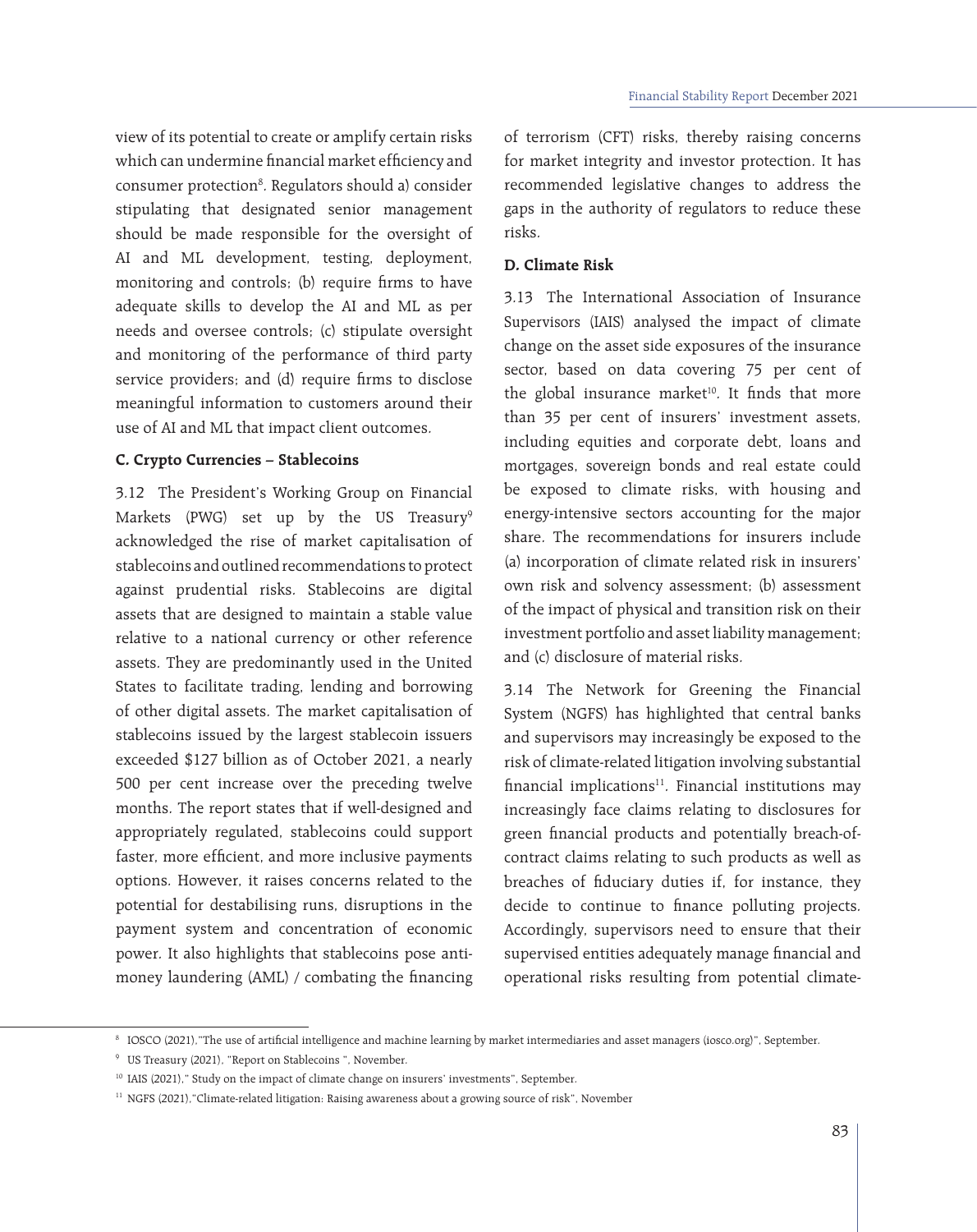related litigation against themselves as well as against institutions to which they are exposed.

#### **III.2 Domestic Regulatory Developments**

3.15 During the period since July 2021, the Financial Stability and Development Council (FSDC) chaired by the Union Finance Minister met once on September 3, 2021. The meeting deliberated on the various mandates of the FSDC, viz., financial stability; financial sector development; interregulatory coordination; financial literacy; financial inclusion; and macro prudential supervision of the economy, including the functioning of large financial conglomerates. The Council, inter alia, discussed issues relating to management of stressed assets, strengthening institutional mechanisms for financial stability analysis, financial inclusion, framework for resolution of financial institutions and issues related to IBC processes, banks' exposure to various sectors, data sharing mechanisms of government authorities, internationalisation of the Indian Rupee and pension sector related issues. The Council also took note of the activities undertaken by the FSDC Sub-Committee chaired by the Governor, Reserve Bank and the action taken by members on the past decisions of the FSDC.

### **III.3 Initiatives from Regulators/Authorities**

3.16 Financial sector regulators launched several initiatives for the development of the financial system and enhancement of its robustness and resilience (Annex 3).

### **III.3.1 Transfer of Loan Exposures**

3.17 The Reserve Bank issued directions governing transfer of loan exposures, both stressed and those not in default, in September 2021, harmonising the extant guidelines on such transfers and making them consistent with the current paradigm on resolution of stressed assets.

3.18 In terms of the directions in case of loans in default, transfer can be effected only through assignment or novation. While commercial banks, non-banking financial companies (NBFCs), all India financial institutions (AIFIs) and asset reconstruction companies (ARCs) have general permission to be transferees, specific permission has been given for transfer to any entity<sup>12</sup> permitted to hold loan exposures in terms of a statutory provision or under the regulations issued by a financial sector regulator, including corporates. The Swiss Challenge method has been made mandatory for price discovery where the aggregate exposure of all lenders is not less than  $\bar{\xi}$ 100 crore as well as in cases of transfer of loan exposures undertaken as a resolution plan under the prudential framework. ARCs have been permitted to acquire loans where frauds have been detected, on the lines of banks and NBFCs, so as to provide a level playing field, subject to all operational responsibilities related to frauds being transferred to them.

3.19 As regards loans not in default, the directions restrict transfer of loans by lending institutions regulated by the Reserve Bank to scheduled commercial banks (SCBs), NBFCs and AIFIs, with the permitted routes being through assignment, novation or loan participation. Transfers under loan syndications have also been brought under the ambit of the directions. The requirement of minimum holding period (MHP) for transfer of loans has been simplified.

#### **III.3.2 Securitisation of Standard Assets**

3.20 The Reserve Bank issued revised guidelines on securitisation of standard assets in September 2021, with a view to aligning the regulatory

<sup>&</sup>lt;sup>12</sup> List of eligible entities is provided in the RBI circular DOR.STR.REC.51/21.04.048/2021-22 dated September 24, 2021.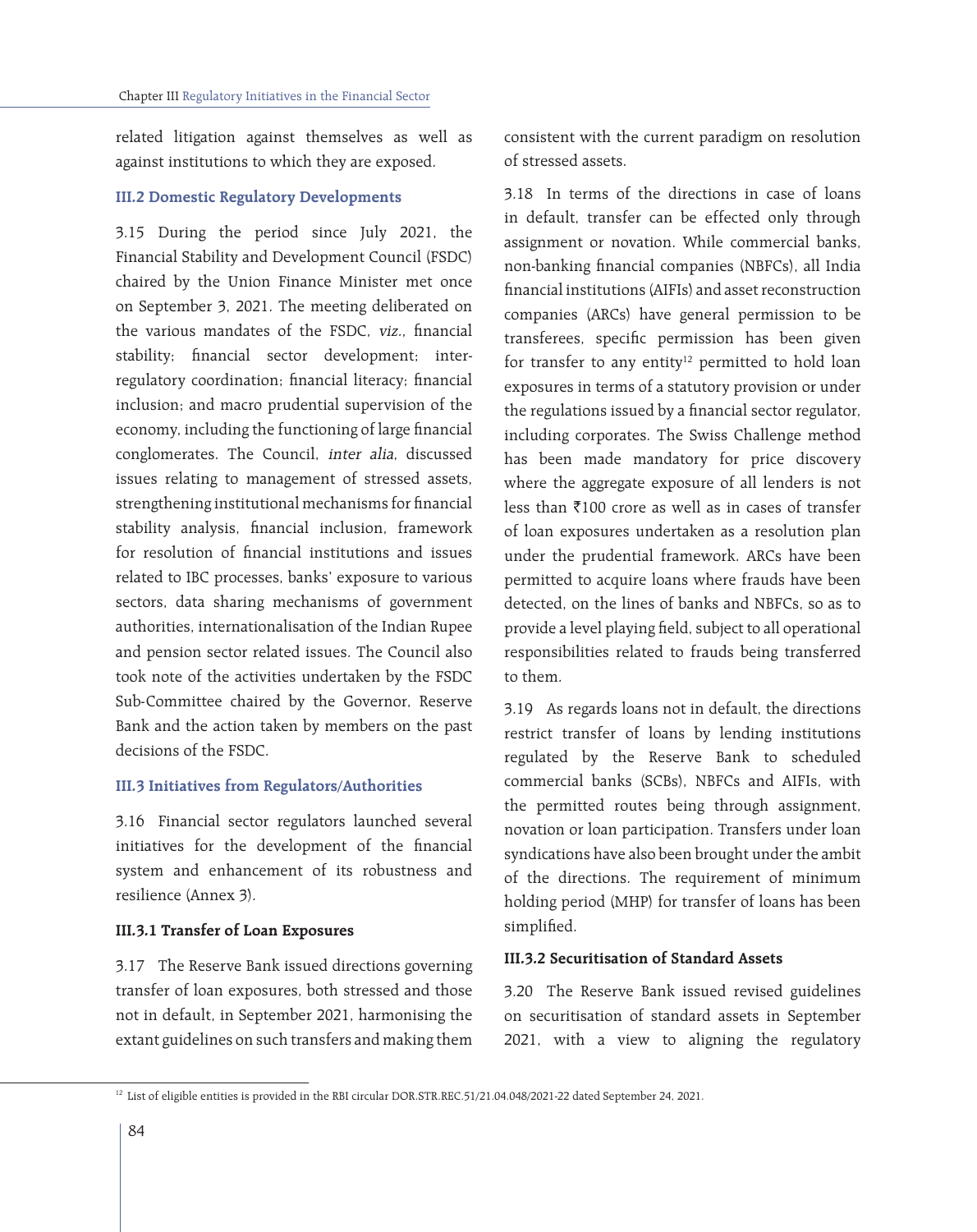framework with Basel III guidelines and developing a robust securitisation market while incentivising simpler securitisation structures. The directions permit only those securitisation transactions which are traditional securitisations i.e., securities issued by a special purpose entity (SPE) where the cash flows are from a specified pool of underlying loans acquired from a lender. The Minimum Holding Period (MHP) and Minimum Retention Requirement (MRR) conditions have been simplified in line with the Master Direction on Transfer of Loan Exposures. The revisions also include permission for single asset securitisation, simplified instructions governing reset of credit enhancements, concessional capital regime in case of simple, transparent and comparable (STC) securitisations and capital framework in line with the Basel III norms.

## **III.3.3 Credit Risk Mitigation (CRM) for Derivative Transactions of Foreign Bank Branches**

3.21 A Credit Risk Mitigation (CRM) mechanism was put in place through guidelines issued in September 2021 whereby the gross exposure of foreign bank branches in India to their head office (HO) [including overseas branches] can be offset by CRM while reckoning Large Exposure Framework (LEF) limits. The CRM will comprise of cash / unencumbered approved securities the sources of which should be interest-free funds from HOs or remittable surplus retained in the Indian books (reserves) held with the Reserve Bank<sup>13</sup>. As part of the grandfathering arrangement, foreign bank branches are permitted to exclude all derivative contracts executed prior to April 1, 2019 while computing derivative exposure on the HO / overseas branches.

### **III.3.4 Scale Based Regulation for NBFCs**

3.22 The regulatory framework for NBFCs was revised in October 2021 to introduce scale-based regulation. Under the new framework, NBFCs are

placed in four layers, based on their size, activity, and perceived riskiness, viz., Base Layer (BL), Middle Layer (ML), Upper Layer (UL) and a possible Top Layer (TL). The regulations are progressively tighter for the higher layers. Regulations for NBFCs in the Base Layer (NBFC-BL) are broadly in line with extant regulations for non-deposit taking NBFCs (NBFC-ND), except for changes in governance and prudential guidelines. NBFCs in the Middle Layer (NBFC-ML) will be regulated on the lines of systemically important non-deposit taking NBFCs (NBFC-ND-SI), deposit taking NBFCs (NBFC-D), core investment companies (CICs), standalone primary dealers (SPDs) and housing finance companies (HFCs), as the case may be, except for changes in capital, prudential and governance guidelines. NBFCs lying in the Upper Layer (NBFC-UL) are subject to regulations applicable to NBFCs in the Middle Layer (NBFC-ML) with additions such as introduction of common equity tier 1 and leverage requirements, mandatory listing, qualification of board members and the like. For NBFCs falling in the Top Layer (ideally vacant), while no specific regulation has been provided, they will, *inter alia*, be subjected to higher capital charges and enhanced supervisory engagement.

### **III.3.5 Opening of Current Accounts by Banks**

3.23 In order to instil credit discipline and prevent diversion of funds, the Reserve Bank had issued revised instructions in August 2020, introducing restrictions on opening of current accounts and cash credit (CC) / overdraft (OD) facilities by banks. With a view to ensuring non-disruptive compliance with the spirit of the regulations, the guidelines were revised on October 29, 2021 permitting (a) borrowers where the aggregate exposure of the banking system is less than  $\overline{5}$  crore, to open current accounts and CC/OD accounts without any restrictions; and (b) borrowers availing CC/OD facilities to maintain current accounts with any one of the banks with

<sup>&</sup>lt;sup>13</sup> Details in circular DOR.CRE.REC.47/21.01.003/2021-22 dated September 09, 2021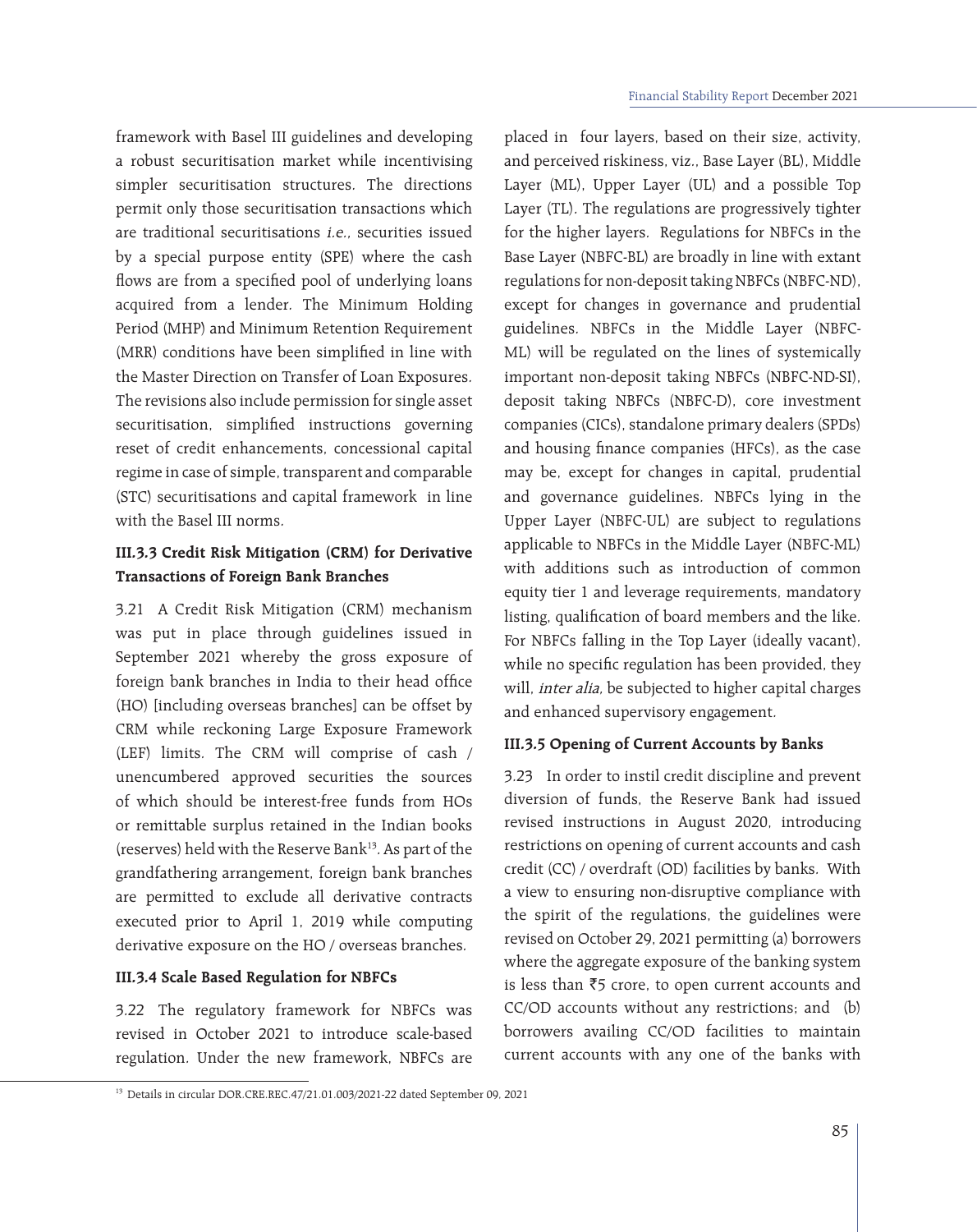which they have CC/OD facility, provided it has at least 10 per cent of the exposure of the banking system to that borrower; and to maintain collection accounts with other lending banks. Specified current accounts are exempted from the purview of the instructions.

#### **III.3.6 Retail Direct Scheme**

3.24 The Reserve Bank launched the RBI Retail Direct Scheme (RBI-RD) in November 2021 which allows individual investors to open a Retail Direct Gilt (RDG) Account with the Reserve Bank using an online portal to facilitate investing in G-Secs in the primary and secondary markets. By providing a safe, simple, direct and secured platform, the Scheme aims to ease the access of G-Sec market to retail investors.

#### **III.3.7 Customer Protection**

3.25 In the wake of the pandemic and the increased convenience of online transactions, financial transactions through the digital mode grew manifold. Concomitantly, complaints related to electronic and digital banking transactions viz., ATM/debit cards, credit cards and mobile/electronic banking collectively witnessed a spurt and comprised more than 40 per cent of the total complaints received in Ombudsman offices (Chart 3.2). Complaints related to ATM/debit cards alone, however, declined as compared to the previous two years reflecting proactive measures undertaken by the Reserve Bank and the service providers.

#### **III.3.8 Integrated Ombudsman Scheme, 2021**

3.26 The Reserve Bank - Integrated Ombudsman Scheme (RBI-OS) for providing cost free redress of customer complaints involving deficiency in services rendered by entities regulated by the Reserve Bank was launched in November 2021. The new scheme integrates the three existing ombudsman schemes pertaining to banking (launched in 2006), nonbanking financial companies (introduced in 2018) and system participants<sup>14</sup> (notified in 2019). The Scheme, which has also been extended to cover nonscheduled primary urban co-operative banks with a deposit size of  $\bar{z}50$  crore and above, adopts a 'One Nation One Ombudsman' approach by making the redressal mechanism jurisdiction neutral.

#### **III.3.9 Default Fund (DF) of CCIL**

3.27 The Clearing Corporation of India Limited (CCIL) maintains prefunded default handling resources as a CCP for each of its clearing services that could be accessed if the losses on a defaulting member's portfolio exceed the resources made available by that member. These resources are maintained in excess of Cover-1 and Cover-2 stress loss<sup>15</sup>. They are funded by members' contributions as well as by the CCIL's own funds termed as Skin-In-The-Game (SITG) allocated from its Settlement Reserve Fund (SRF). CCIL's SITG corresponding to





**Source:** Reserve Bank of India.

<sup>&</sup>lt;sup>14</sup> System Participant means any person other than a bank participating in a payment system as defined under Section 2 of the Payment and Settlement Systems Act, 2007 excluding a 'System Provider'.

<sup>&</sup>lt;sup>15</sup> Cover 1 stress loss - the highest stress loss on account of a member and its affiliates observed in the past six months.

Cover 2 stress loss - the sum of the highest stress loss on account of a member and its affiliates, and the second highest stress loss on account of a member and its affiliates is determined, for each stress scenario. The default fund quantum is set equal to the highest such sum in the past six months.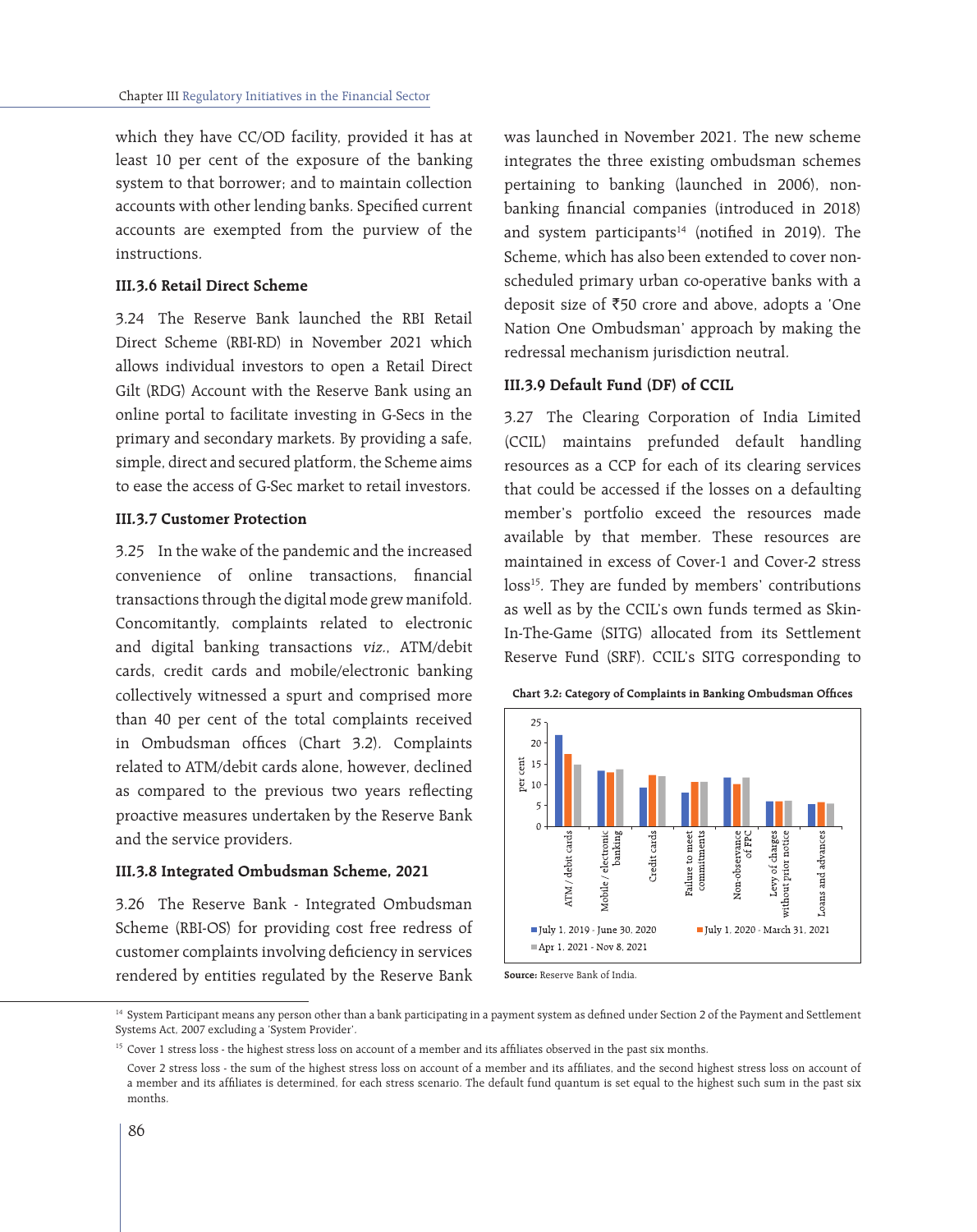each clearing service default waterfall is computed as the higher of 25 per cent of the respective member's default fund or the highest contribution from a single member, subject to availability of resources in the SRF. The total default fund for each clearing service, comprising member contributions and the respective SITGs, is generally 125 per cent of Cover-1 / Cover-2 stress loss (along with stress loss of five weak entities). The default fund is revised on an intra-month basis in case stress loss (as per the segment's cover) exceeds a specific threshold.

3.28 Prior to October 2021, the methodology used by CCIL for the intra-month revision could have resulted in total prefunded resources going below 125 per cent of the Cover-1 / Cover-2 stress loss. From October 2021, as advised by the Reserve Bank, the CCIL has modified the methodology to ensure that the total prefunded resources are 125 per cent of Cover-1 / Cover-2 stress loss by increasing members' contributions even beyond 100 per cent, if required, in case the CCIL's SITG goes below 25 per cent of Cover-1 / Cover-2 stress loss due to shortfall in the SRF. The CCIL makes annual additions to the SRF, based on its estimate of resources required. The SRF balance stood at  $\bar{c}1,750$  crore as on March 31, 2021. The CCIL's SITG as a proportion to members' default fund contribution is much higher than most other global CCPs (Table 3.1).

3.29 The modified framework is expected to enhance financial stability and considering the systemic importance of financial market infrastructures like the CCIL, this will improve the resilience of the financial ecosystem.

### **III.3.10 Fintech**

3.30 Fintech has accelerated transformation in the financial sector. The Financial Stability Board (FSB) defines Fintech as "technologically enabled financial innovation that could result in new business models, applications, processes or products with an associated material effect on financial markets and institutions and the provision of financial services". India is amongst the fastest growing fintech markets in the world. A recent survey indicates that 87 per cent of the digitally active population has adopted fintech, placing it as a leader in the world<sup>16</sup>. Several factors have contributed to the spectacular growth of fintech in India. They range from copious funding by venture capital, private equity and institutional investors driving innovation; increasing telecom, internet and smartphone penetration; favourable demographics<sup>17</sup>; and the emergence of the IndiaStack - a set of open APIs [e-KYC, e-Sign, DigiLocker, and Unified Payments Interface (UPI)] that allows governments, businesses, startups and developers to utilise digital infrastructure The Reserve Bank's calibrated regulatory approach has kept pace with the rapid developments in the fintech space (Box 3.1).

#### **III.3.11 Enforcement**

3.31 During the period July-November 2021, the Reserve Bank undertook enforcement action against 90 regulated entities (seven public sector banks, ten private sector banks, 64 co-operative banks, three foreign banks, one small finance bank and five nonbank finance companies) and imposed an aggregate penalty of  $\overline{5}35.63$  crore for non-compliance with / contravention of statutory provisions and directions issued by the Reserve Bank from time to time.

| Table 3.1: SITG Ratios for selected CCPs |  |
|------------------------------------------|--|
|------------------------------------------|--|

|   | Sr. No.   CCP Name      | SITG/DF Ratio* (per cent) |
|---|-------------------------|---------------------------|
|   | <b>LCH SA</b>           | 0.65                      |
| 2 | <b>LCH</b>              | 1.01                      |
| 3 | OCC                     | 1.36                      |
| 4 | Eurex Clearing          | 2.61                      |
| 5 | <b>CME</b>              | 3.33                      |
| 6 | <b>NASDAQ</b>           | 10.87                     |
| 7 | Shanghai Clearing House | 28.59                     |
| 8 | <b>SGX DC</b>           | 41.75                     |
|   |                         |                           |

\*In cases where resources are segregated by CCP at clearing service level or by currency, the resources are aggregated for determining the ratio. **Source:** CCIL, CCP's Public Quantitative disclosures

<sup>&</sup>lt;sup>16</sup> EY Global Fintech Adoption Index. Digitally active population refers to individuals who are active online.

<sup>&</sup>lt;sup>17</sup> Over 65 per cent of the Indian population is below 35 years.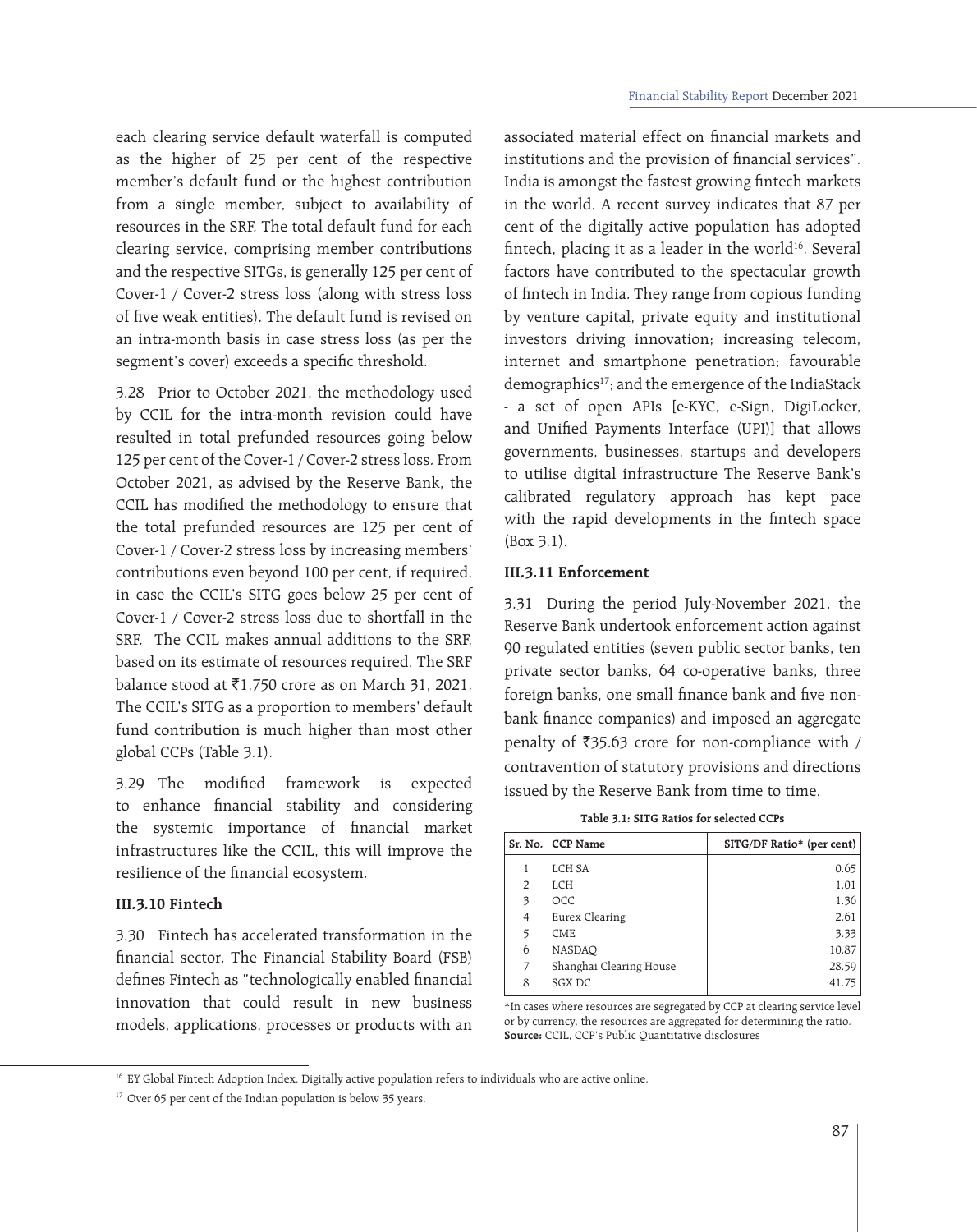#### **Box 3.1: Fintech Regulation in India – The Evolving Landscape**

The Reserve Bank recognised the need for an enabling regulatory and supervisory framework to ensure orderly development of the fintech sector and address the associated issues such as financial stability, customer protection, cyber security and data protection as early as 2018 when a broad roadmap to leverage on the developments in fintech space was laid down in the Report of the Working Group on Fintech and Digital Banking.

2. The policy response to fintech so far has involved the following approaches, viz., (i) applying existing regulatory frameworks to new innovations and their business models, often by focusing on the underlying economic function rather than the entity; (ii) adjusting existing regulatory frameworks to accommodate new entrants and the re-engineering of existing processes to allow adoption of new technologies; and (iii) creating new regulatory frameworks or regulations to include (or prohibit) fintech activities.

3. As fintech adoption picked up in the country, the Reserve Bank issued regulations/ guidelines for emerging areas such as payments banks (2014), account aggregators (2016), mobile wallets (2017), prepaid instruments (2017), peer-to-peer (P2P) lending (2017) and invoice based lending (Trade Receivable and Discounting System-TReDS) (2018). The regulations span requirements on legal form, ownership and group structure, initial capital, fit and proper criteria for directors and senior management, prudential requirements on capital, liquidity, leverage, governance and risk management, cyber-security and disclosure, market conduct and data protection, grievance redressal mechanism and AML / CFT.

4. The Reserve Bank introduced a Regulatory Sandbox (RS) in 2019 to foster responsible innovation in financial services, promote efficiency and expand benefits to consumers. The first cohort on the theme 'Retail Payment' successfully tested products that can potentially revolutionise the digital payment landscape by using feature phone and offline payments. The second cohort on 'Cross Border Payments' is in progress and aims to address challenges of high cost, low speed, limited access and insufficient transparency in cross border payments. The third cohort on 'MSME Lending' envisages improved access to finance for micro, small and medium sized enterprises. The Reserve Bank has also set up the RBI Innovation Hub (RBIH), which is working towards creating an eco-system for idea generation and development through collaboration with tech innovators and academia for promoting access to financial markets and financial inclusion. The Hub would also develop internal infrastructure to promote fintech research.

5. Digitalisation of financial services can also bring in its wake various risks such as greater reliance on thirdparty service providers, mis-selling of financial products, breach of data privacy, unethical business conduct and illegitimate operations. The regulatory landscape for fintech is evolving to address such risks. The recently released report of the Working Group on Digital Lending is a pointer in this direction, through its thrust on enhancing customer protection and making the digital lending ecosystem safe and sound while encouraging innovation.

6. With a view to further channelising the potential of the country in fintech while managing attendant risks and ensuring effective regulation and supervision of entities, products and services, the Reserve Bank is currently in the process of consolidating all fintech related work under one umbrella. The new set up will be tasked with managing the entire gamut of fintech related activity in co-ordination with its regulatory and supervisory departments.

### **III.3.12 Swing Pricing Framework for Mutual Fund Schemes**

3.32 With a view to ensuring fairness in treatment of incoming, existing and outgoing investors in mutual fund schemes, particularly during market dislocation, the SEBI introduced a swing pricing framework, which shall be effective from March 1, 2022, for open ended mutual fund schemes (with specified exceptions) for scenarios related to net outflows from the schemes. It provides for an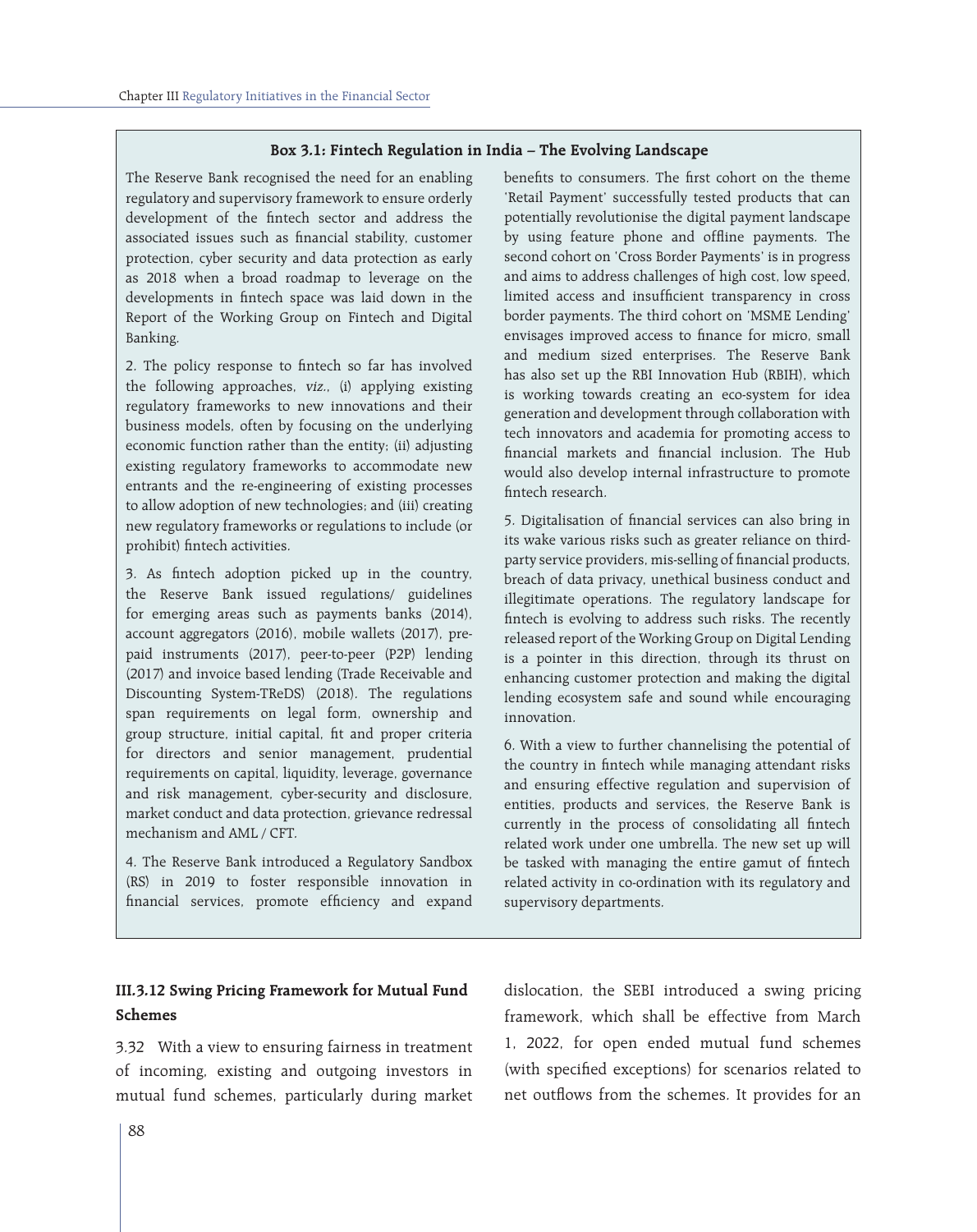optional partial swing during normal times and a mandatory full swing during periods of market dislocation for high-risk open-ended debt schemes. When swing pricing is triggered, net asset value (NAV) for incoming and outgoing investors is adjusted for the swing factor.

### **III.4 Other Developments**

#### **III.4.1 Deposit Insurance**

3.33 The Deposit Insurance and Credit Guarantee Corporation (DICGC) Act, 1961 was amended in August 2021 to provide for time bound payment (interim) of deposits to depositors up to the amount insured in the case of banks with restrictions on withdrawal of deposits imposed by the Reserve Bank. In terms of the amendment which came into effect from September 1, 2021 the insured bank is required to submit its claim within 45 days of imposition of such restrictions and the Corporation has to get the claims verified within 30 days and pay the depositors within the next 15 days. The amendment empowers the DICGC to make interim deposit insurance payouts to troubled banks, even if they are under the Reserve Bank's All Inclusive Directions (AID), within 90 days of imposition of such directions. In case the Reserve Bank finds it expedient to bring the bank under a scheme of amalgamation/compromise or arrangement/reconstruction, the liability of the Corporation will get extended by a further period of 90 days. The other amendments include raising the limit of 15 paise per  $\bar{\tau}$ 100 of deposits on insurance premium with the approval of the Reserve Bank of India. Furthermore, the DICGC, with the approval of its Board, may defer or vary the repayment period for the insured bank to discharge its liability to DICGC and charge penal interest of 2 per cent over the repo rate in case of delay. Consequent to these amendments, regulations on the procedure relating to claims settlement and granting time to insured banks for recovery of claims have also been amended. As of December 20, 2021, DICGC has paid  $\bar{c}$ 1,374 crore in respect of 1.09 lakh depositors of 16 out of 21 troubled banks that were eligible to receive such pay-outs.

3.34 The number of registered insured banks as on September 30, 2021 stood at 2,049 comprising 140 commercial banks (including 43 RRBs, two LABs, six payment banks and 11 small finance banks) and 1,909 co-operative banks. With the present limit of deposit insurance at  $\overline{5}$  lakh, 98.1 per cent of the total deposit accounts, amounting to 267.2 crore, and 49.0 per cent, amounting to  $\overline{578.02}$  lakh crore, of the total assessable deposits are fully protected.

3.35 During H1:2021-22, deposit insurance premium of  $\bar{z}$ 9,561 crore was collected, of which 93.5 per cent was contributed by commercial banks and the rest by co-operative banks. The settlement and recovery of claims from banks in H1: 2021-22 was significantly higher than a year ago. The Deposit Insurance Fund (DIF), built out of the premia paid by insured banks and coupon income received on investments in G-Secs, stood at  $\bar{z}1.41$  lakh crore, yielding a reserve ratio (ratio of DIF to insured deposits) of 1.81 per cent (Tables 3.2 to 3.4).

**Table 3.2: Claims Settled and Recovery of Claims**

|              |                | (in ₹ correct)     |
|--------------|----------------|--------------------|
| Period       | Claims Settled | Recovery of Claims |
| 2021-22 (H1) | 393            | 267                |
| 2020-21 (H1) | 27.4           | 33.7               |

**Source:** Deposit Insurance and Credit Guarantee Corporation (DICGC).

| Table 3.3: Deposit Insurance Premium |                                     |
|--------------------------------------|-------------------------------------|
|                                      | $(in \; \bar{\mathcal{E}}\; crore)$ |
|                                      |                                     |

| Period       | <b>Commercial Banks</b> | Co-operative Banks |
|--------------|-------------------------|--------------------|
| 2021-22 (H1) | 8,939.1                 | 621.6              |

**Source:** Deposit Insurance and Credit Guarantee Corporation (DICGC)

**Table 3.4: Deposit Insurance Fund (DIF)**

|                    |                        | (in ₹ correct)                         |
|--------------------|------------------------|----------------------------------------|
| As on              | Deposit Insurance Fund | Reserve Ratio<br>${\rm (per \, cent)}$ |
| September 30, 2021 | 1,40,831               | 1.81                                   |
| March 31, 2021     | 1.29.904               |                                        |

**Source:** Deposit Insurance and Credit Guarantee Corporation (DICGC).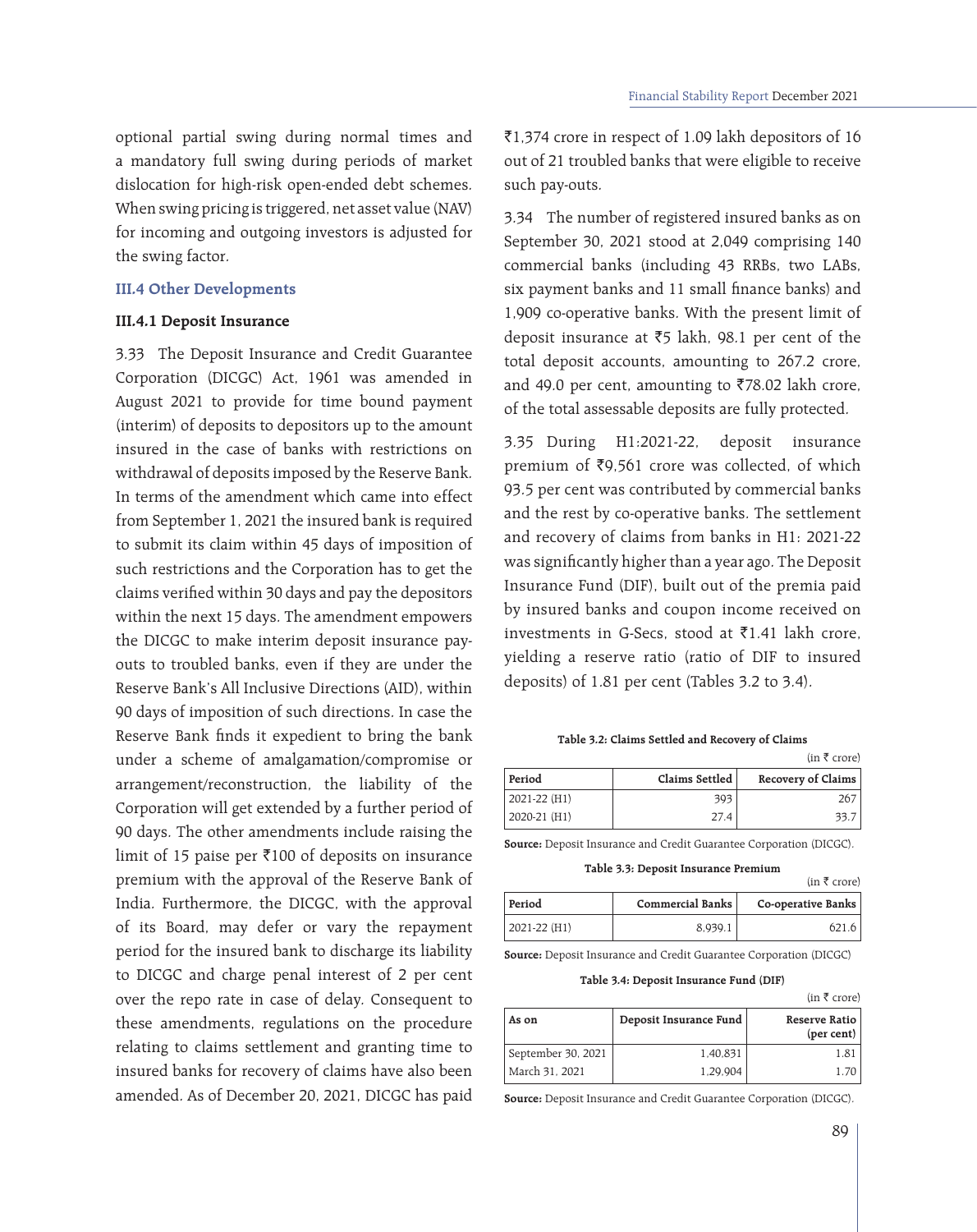#### **III.4.2 Corporate Insolvency Resolution Process**

3.36 Since the inception of the Insolvency and Bankruptcy Code in December 2016, 4708 CIRPs have commenced (as on September 30, 2021), of which 65 per cent have been closed. Of these, 23 per cent were closed on appeal or review or settled, 17 per cent were withdrawn, 46 per cent ended in orders for liquidation and 14 per cent culminated in approval of resolution plans (Table 3.5).

3.37 In case of the 421 CIRPs which ended in resolution, financial creditors (FCs) realised 36 per cent of their claims and 167 per cent of the liquidation value (Table 3.6).

### **Table 3.5: Corporate Insolvency Resolution Process** (Number)

| Year / Quarter | CIRPs at the               | Admitted |                           | Closure by                      |                                       |                                |                      |  |
|----------------|----------------------------|----------|---------------------------|---------------------------------|---------------------------------------|--------------------------------|----------------------|--|
|                | beginning of<br>the Period |          | Appeal/<br>Review/Settled | Withdrawal under<br>Section 12A | Approval of<br><b>Resolution Plan</b> | Commencement<br>of Liquidation | end of the<br>Period |  |
| 2016-17        | $\Omega$                   | 37       |                           | 0                               |                                       | $\Omega$                       | 36                   |  |
| 2017-18        | 36                         | 706      | 94                        |                                 | 20                                    | 91                             | 537                  |  |
| 2018-19        | 537                        | 1157     | 153                       | 97                              | 79                                    | 306                            | 1059                 |  |
| 2019-20        | 1059                       | 1986     | 343                       | 216                             | 139                                   | 542                            | 1805                 |  |
| 2020-21        | 1805                       | 537      | 83                        | 157                             | 122                                   | 349                            | 1631                 |  |
| Apr-Jun, 2021  | 1631                       | 141      | 9                         | 33                              | 45                                    | 74                             | 1611                 |  |
| Jul-Sep, 2021  | 1611                       | 144      | 18                        | 24                              | 16                                    | 57                             | 1640                 |  |
| Total          | NA                         | 4708     | 701                       | 527                             | 421                                   | 1419                           | 1640                 |  |

**Note:** 1. These CIRPs are in respect of 4593 CDs.

2. This excludes 1 CD which has moved directly from BIFR to resolution.

3. This Includes Dewan Housing Finance Corporation Limited data, the application filed by Reserve Bank was admitted under section 227 read with Financial Service Provider Rules of the Code.

**Source:** Compilation from website of the NCLT and filing by IPs.

| Outcome                | Description                                         | CIRPs initiated by        |                             |                  |       |  |
|------------------------|-----------------------------------------------------|---------------------------|-----------------------------|------------------|-------|--|
|                        |                                                     | <b>Financial Creditor</b> | <b>Operational Creditor</b> | Corporate Debtor | Total |  |
| <b>Status of CIRPs</b> | Closure by Appeal/Review/Settled                    | 189                       | 507                         |                  | 701   |  |
|                        | Closure by Withdrawal u/s 12A                       | 152                       | 368                         |                  | 527   |  |
|                        | Closure by Approval of Resolution Plan#             | 241                       | 135                         | 44               | 420   |  |
|                        | Closure by Commencement of Liquidation              | 628                       | 628                         | 163              | 1419  |  |
|                        | Ongoing                                             | 809                       | 759                         | 72               | 1640  |  |
|                        | Total                                               | 2019                      | 2397                        | 291              | 4707  |  |
| <b>CIRPs</b> yielding  | Realisation by FCs as per cent of Liquidation Value | 181.5                     | 115.2                       | 140.8            | 166.6 |  |
| Resolution             | Realisation by FCs as per cent of their Claims      | 38.5                      | 17.2                        | 25.5             | 35.9  |  |
| Plans                  | Average time taken for Closure of CIRP              | 499                       | 484                         | 503              | 495   |  |
| <b>CIRPs</b> yielding  | Liquidation Value as per cent of Claims             | 6.3                       | 8.7                         | 9.7              | 7.1   |  |
| Liquidations           | Average time taken for Closure of CIRP              | 395                       | 364                         | 341              | 375   |  |

#### **Table 3.6: Outcome of CIRPs initiated Stakeholder-wise, as on September 30, 2021**

**Note:** # - This excludes Dewan Housing Finance Corporation Limited data, the application filed by Reserve Bank was admitted under section 227 read with FSP rules, of the Code.

Source: Compilation from website of the NCLT and filing by Insolvency Professionals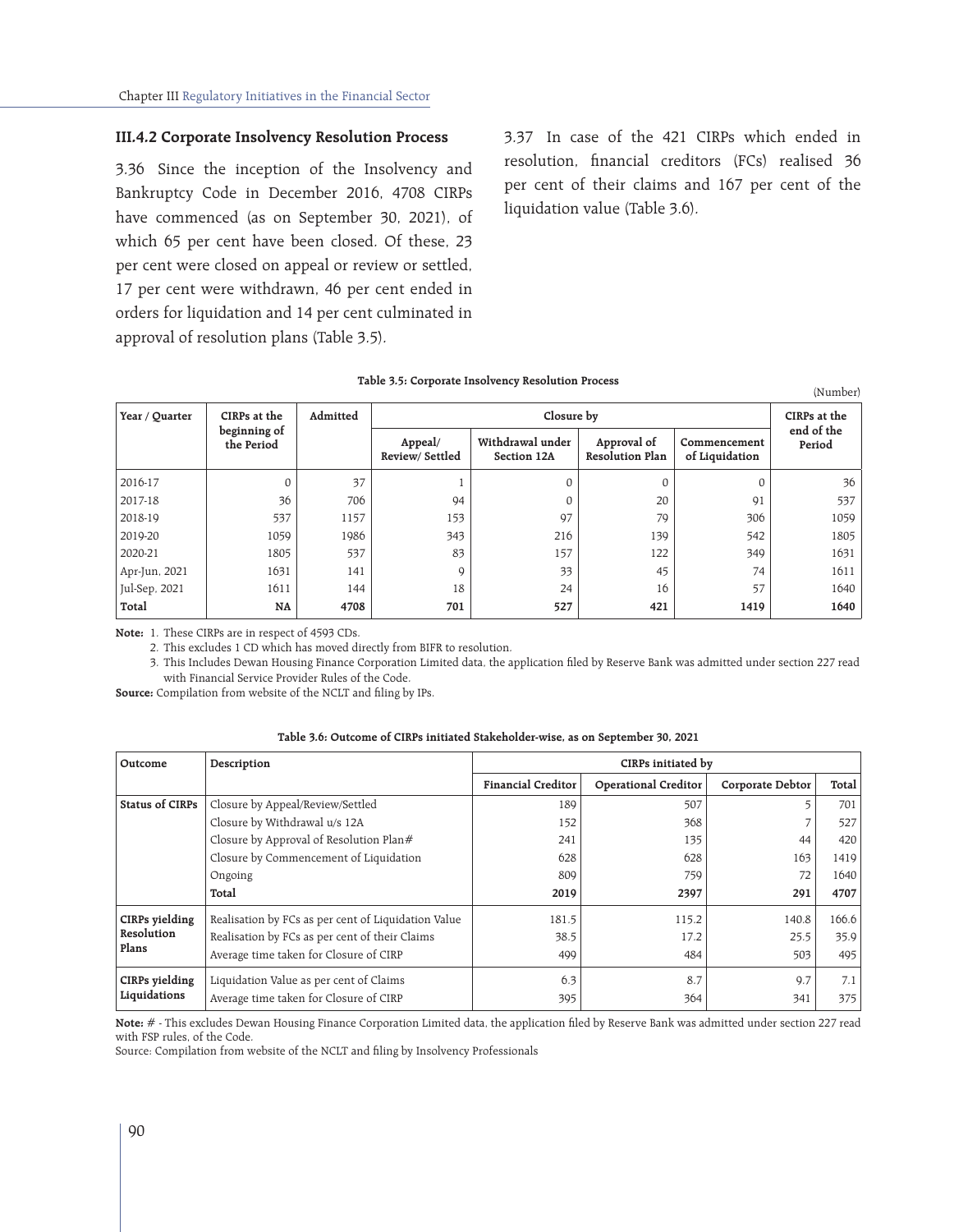| Particulars | Existing at<br>the beginning<br>of 2021-22<br>(Excluding STP) | Registered<br>during 2021-22 | Matured during<br>2021-22 | Terminated<br>prematurely<br>during 2021-22 | Closing no. of<br>SIPs at the end<br>of Oct 31, 2021 | AUM at the<br>beginning 2021-<br>22 | AUM at the end<br>of Oct 31, 2021 |
|-------------|---------------------------------------------------------------|------------------------------|---------------------------|---------------------------------------------|------------------------------------------------------|-------------------------------------|-----------------------------------|
|             |                                                               |                              | $(in \in \text{lakhs})$   |                                             |                                                      |                                     | $(in \bar{z} \text{ core})$       |
| <b>SIPs</b> | 368                                                           | 137                          |                           | 33                                          | 458                                                  | 4.24.817                            | 5,49,518                          |

**Table 3.7: Growth in SIPs (FY:2021-22)**

**Source:** Securities and Exchange Board of India (SEBI).

#### **III.4.3 Mutual Funds**

3.38 The asset base of the MF industry exhibited robust sequential growth for the last five consecutive quarters and stood at  $\overline{3}37,33,204$  crore at the end of October 2021, an increase of 32 per cent y-o-y.

3.39 Investments in MFs through systematic investment plans (SIPs) saw a significant leap both in terms of the number of SIPs added during the period April-October 2021 and in AUM (Table 3.7).

### **III.4.4 Commodity Derivatives**

3.40 As on December 21, 2021, the benchmark domestic commodity derivative indices, MCX iCOMDEX composite and Nkrishi index, rose by 12.5 per cent and 27.3 per cent respectively, over March 2021 closing, reflecting strong demand (Chart 3.3).

3.41 Driven by the increase in crude oil and natural gas prices, the iCOMDEX energy index moved up by 27.0 per cent during the period, while the iCOMDEX base metal index surged by 23.8 per cent over March 2021. In comparison, the iCOMDEX bullion index rose more tepidly, reflecting plateauing investor sentiment in the wake of rise in interest rates and strengthening of the U.S. dollar (Chart 3.4).

3.42 The aggregate turnover in commodity derivatives (across all exchanges) increased by 7.6 per cent over the corresponding period of the previous



**Note:** The index value for Jan 2020 has been considered as 100. **Source:** Multi-Commodity Exchange of India Ltd. (MCX), National Commodity and Derivatives Exchange Limited (NCDEX), S&P Global and Refinitiv.

**Chart 3.4: Movement in select Sectoral Indices in Commodity Derivatives**



**Note:** The index value for Jan 2020 has been considered as 100. **Source: MCX.**

**Chart 3.3: Domestic and International Commodity Futures Indices**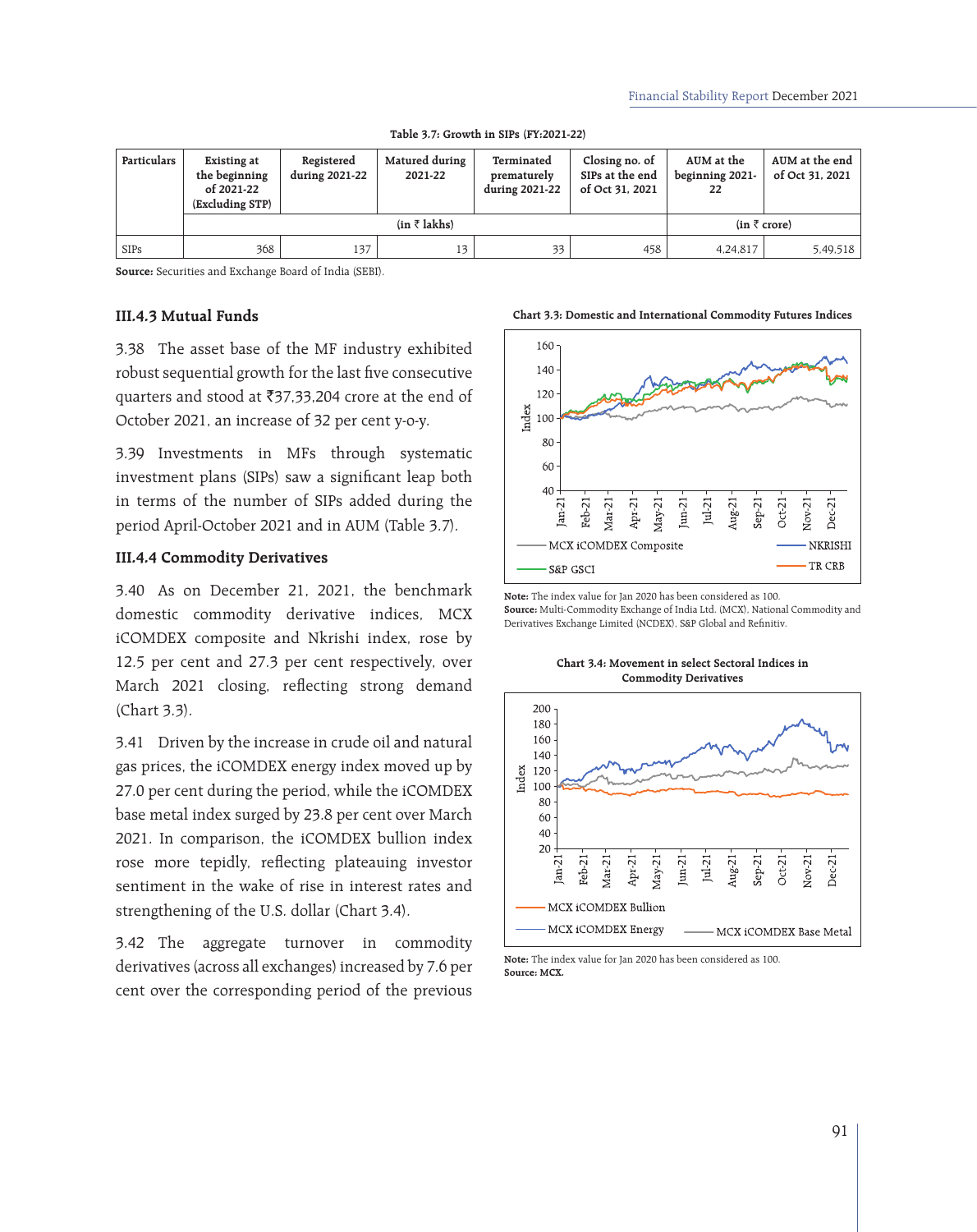| <b>FY Period/Turnover</b>   | Agri.    | Bullion   | Energy    | Metals    | Gems & Stones | <b>Total Turnover</b> |
|-----------------------------|----------|-----------|-----------|-----------|---------------|-----------------------|
| 2020-21 (Apr-Nov)           | 2,33,199 | 36,51,498 | 11,92,105 | 9.74.567  | 554           | 60,51,924             |
| 2021-22(Apr-Nov)            | 4.44.235 | 26,31,306 | 23,56,489 | 10,77,780 |               | 65,09,810             |
| Change (per cent)           | 90.5     | $-27.9$   | 97.7      | 10.6      | $-100.0$      | 7.6 <sub>1</sub>      |
| Share (per cent) in 2021-22 | 6.8      | 40.4      | 36.2      | 16.6      | 0.0           |                       |

**Table 3.8: Segment-wise Aggregate Turnover (Futures + Options)** 

**Note:** Turnover includes Futures + Option turnover wherein Option Turnover is based on Notional value. Turnover of Index Futures at MCX and NCDEX added in the respective sector.

**Source:** MCX, NCDEX, BSE, National Stock Exchange (NSE), Indian Commodity Exchange Ltd. (ICEX)

**Chart 3.5: Commodity Derivatives Turnover at Exchanges** 



**Note:** Turnover includes Futures + Option turnover wherein Option Turnover is based on Notional value.

Turnover of Index Futures at MCX and NCDEX added in the respective sector. **Source:** MCX, NCDEX, BSE, NSE, ICEX.

year, with energy derivatives being the driving factor (Table 3.8 and Chart 3.5).

#### **III.4.5 Corporate Bond Market**

3.43 The total capital raised in primary markets during the period April - November 2021 through equity [mainly qualified institutional placements (QIPs) and rights issues] and debt issuances stood at ₹5.5 lakh crore (Chart 3.6).

3.44 Issuances of listed NCDs at nearly ₹3.5 lakh crore were 22 per cent lower than those in the corresponding period last year. Conversely, CP issuances by corporates grew by 39 per cent over the same period. Highly rated instruments dominated the issuances (Charts 3.7 and 3.8).



**Chart 3.6: Funds Raised through Primary Market**

 $(\bar{\bar{\tau}}$  crore)

**Note:** \$ indicates till November end of the respective FY. **Source:** Securities and Exchange Board of India (SEBI).

**Chart 3.7: Issuances of CPs and NCDs**



**Source:** CDSL, NSDL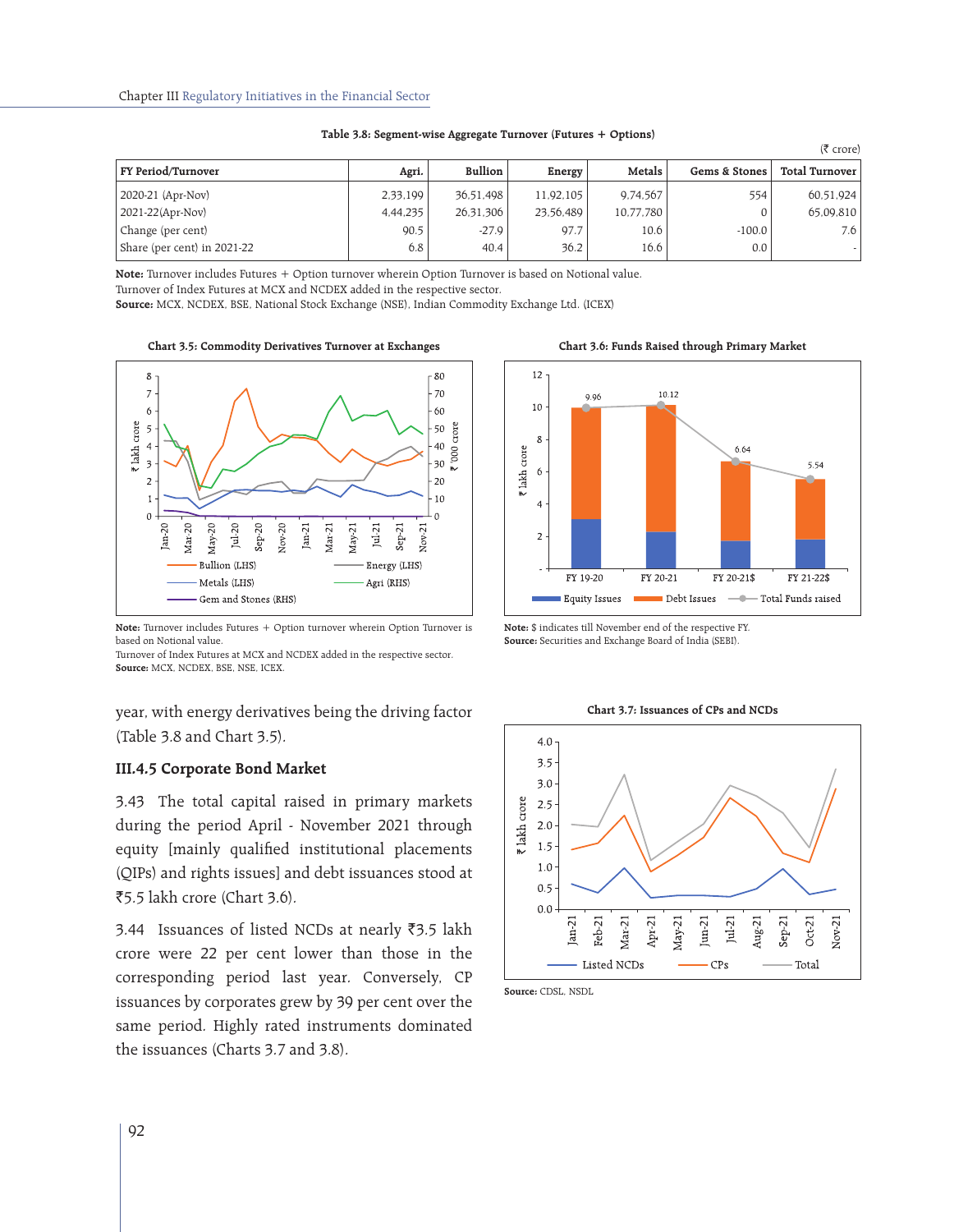#### **Chart 3.8: Rating-wise Issuance of CPs and Listed NCDs**





3.45 The major issuers of corporate bonds were NBFCs and PSUs, accounting for 59 per cent of outstanding corporate bonds as on September 30, 2021 (Chart 3.9 a) whereas qualified institutional buyers (QIBs), body corporates and mutual funds were their major subscribers (Chart 3.9 b).

#### **III.4.6 Credit Ratings**

3.46 A quarterly analysis of the credit ratings of debt issues of listed companies by major credit rating agencies (CRAs) between Q4:2019-20 and Q2:2021- 22 shows that on an aggregate basis, there has been a fall in the share of downgraded issues in general (Chart 3.10).

3.47 Rating downgrades (23 issuers) during the period April-September 2021 spanned across sectors,



**Chart 3.9: Category-wise Issuers and Subscribers of Corporate Bonds**

**Note:** As of September 2021.

**Note:** \*Others include AIFs, CMs, FIs, FIIs, Foreign Nationals, FPI (Individuals), HUFs, IEPFs, NRIs Residents and Others.

**Source:** Securities and Exchange Board of India (SEBI).

**Chart 3.10: Listed Debt Issues by Rating Actions**



**Source:** Individual Credit Rating Agencies (CRAs) - CRISIL, ICRA and CARE.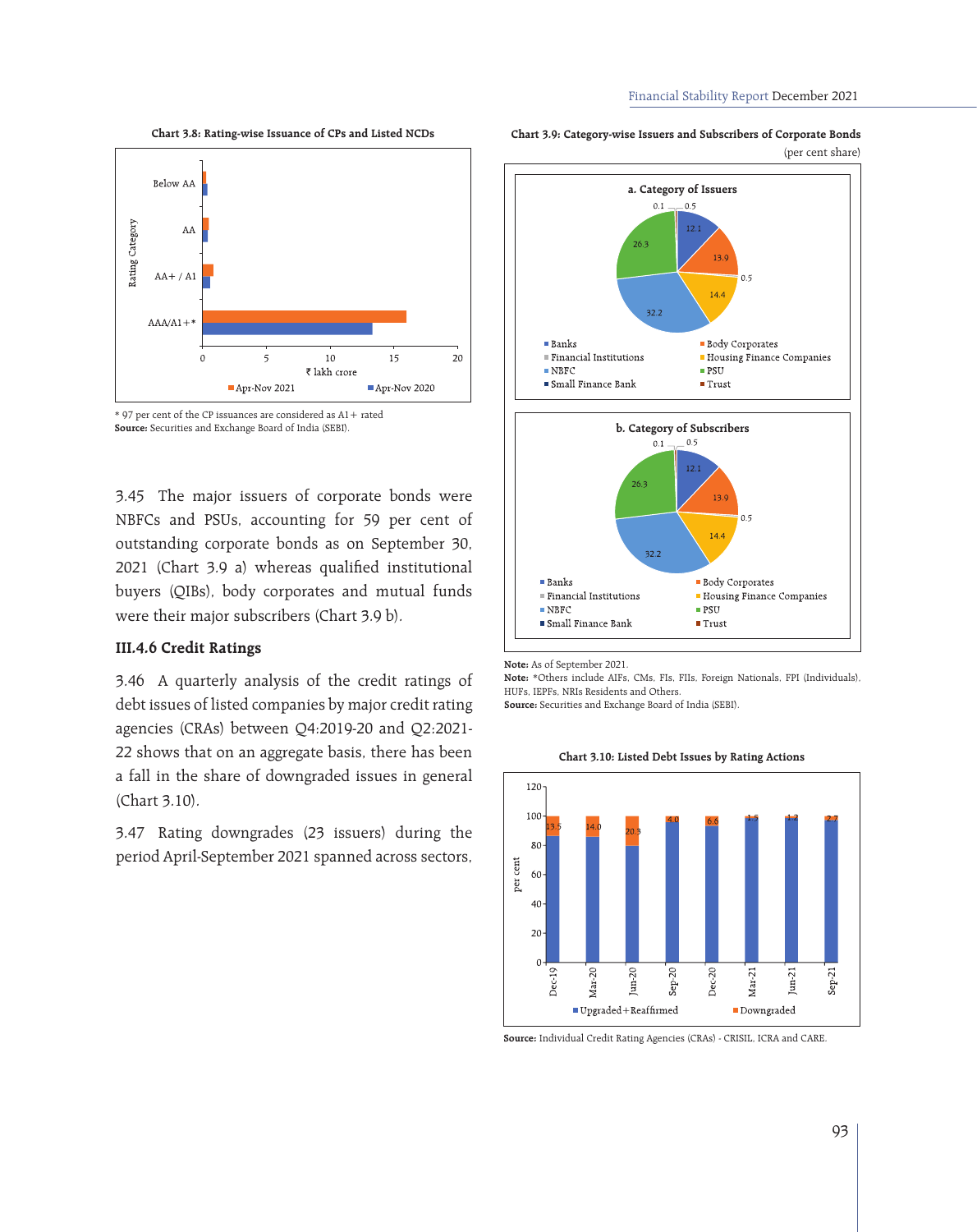**Chart 3.11: Distribution of Rating Downgrades – Sector-wise**



**Source:** Individual Credit Rating Agencies (CRAs) - CRISIL, ICRA and CARE

with NBFCs and HFCs accounting for the major share during Q2:2021-22 (Chart 3.11).

#### **III.4.7 Insurance**

3.48 As of September 2021, the life insurance industry recorded growth of 5.82 per cent in new business premium (Chart 3.12). The total premium, which includes renewal premium, also recovered after a dip (Chart 3.13).

3.49 During the period April 2020 - September 2021, the life insurance industry received 1.38 lakh claims aggregating to  $\bar{3}13,347$  crore for COVID related deaths. Of these, 1.29 lakh death claims amounting to ₹11,059 crore were settled. The claim paid ratio in the above cases stood at 94.7 per cent in number and 84.7 per cent in amount.

### **III.4.8 Pension Funds**

3.50 As on November 30, 2021, the National Pension System (NPS) and the Atal Pension Yojana (APY) recorded growth of 22.5 per cent y-o-y in number of subscribers and 29.1 per cent in the corpus (Charts 3.14 and 3.15).





**Source:** Insurance Regulatory and Development Authority of India (IRDAI).

**Chart 3.13: Growth in Total Premium – Life Insurance**



**Source:** Insurance Regulatory and Development Authority of India (IRDAI).

**Chart 3.14: NPS and APY Subscribers – Sector-wise**



**Source:** Insurance Regulatory and Development Authority of India (IRDAI).